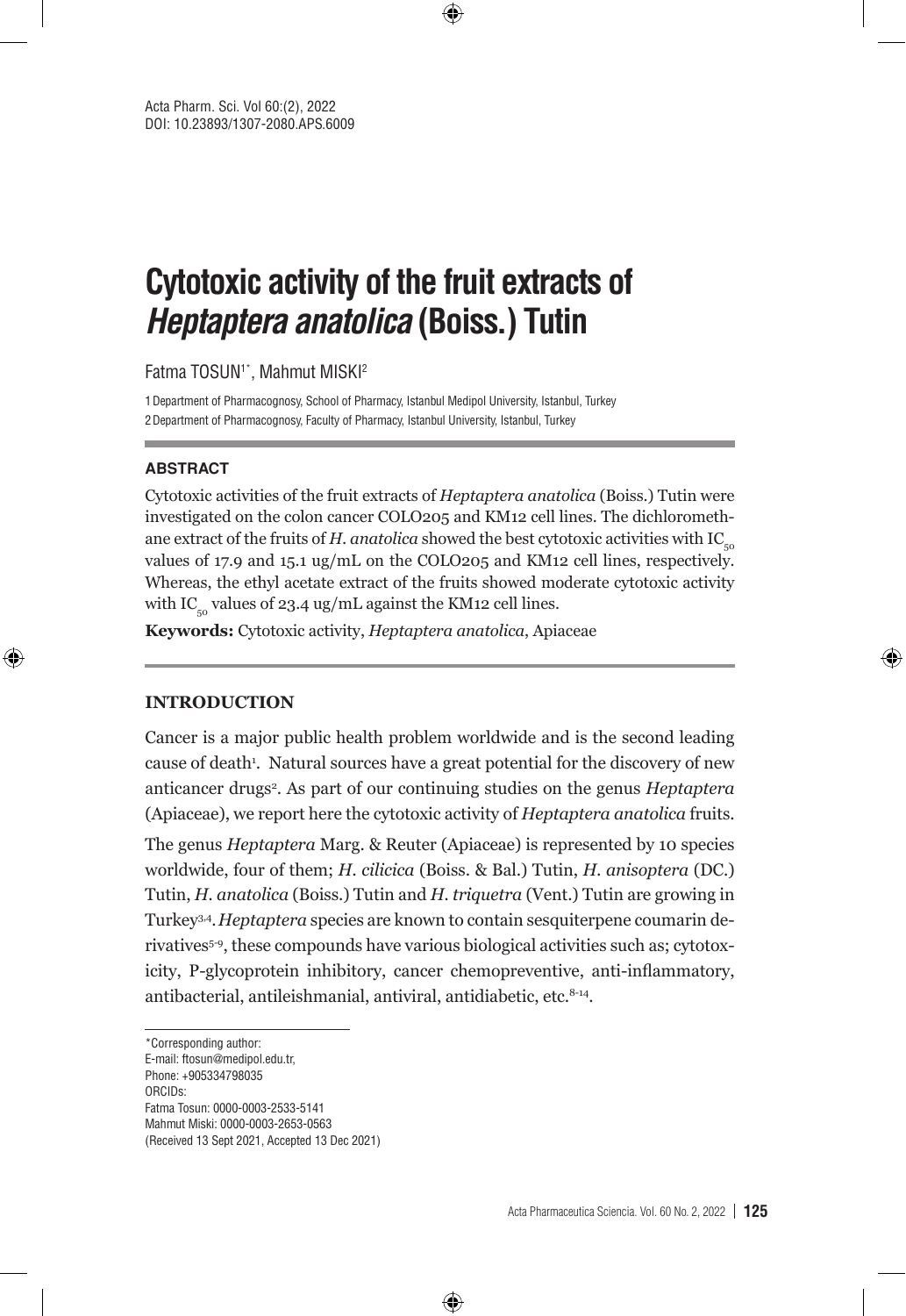### **METHODOLOGY**

## **Plant Material**

The fruits of *Heptaptera anatolica* were collected in the vicinity of Izmir in June 2013 and identified by Prof. A. Duran. A voucher specimen (A. Duran 9703) was deposited in the Herbarium of Selçuk University, Faculty of Sciences, Department of Biology (KONYA).

 $\bm \Theta$ 

# **Extraction**

⊕

Coarsely powdered fruits (50 g) of the plant were sequentially extracted at room temperature with dichloromethane  $\mathrm{CH}_{_2}\mathrm{Cl}_{_2}\mathrm{)}$  and methanol. The extracts were individually concentrated in a rotary evaporator under reduced pressure to dryness. Dichloromethane and methanol extracts of the fruits were 8.31 g, 16.62% and 8.67 g, 17.34 %, respectively. The methanol extract was redissolved in a mixture of methanol/water (10:90) and then partitioned with ethyl acetate (EtOAc), the resulting extracts were separately concentrated in vacuo to dryness. Ethyl acetate and aqueous-methanol extracts of the fruits were 1.33 g, 2.66% and 7.14 g, 14.28%, respectively.

⊕

## **Cytotoxicity Assay on Colon Cancer Cells**

The assay used for this study was a two-day, two cell line XTT bioassay<sup>15</sup>, an in vitro antitumor colorimetric assay developed by the MTL Assay Development and Screening Section. Colon cancer cell lines used were COLO205 and KM12. Cells were maintained and passed weekly in RPMI-1640 medium with phenol red (Gibco, Carlsbad, CA, USA) and supplemented with 2 mM L-glutamine (Quality Biologicals, Inc., Gaithersburg, MD, USA) and 10% fetal bovine serum (Hyclone, Logan, UT, USA). Cells were placed in a humidified incubator with an atmosphere of 5% CO2 and 95% air and a temperature of 37° C. Cells were placed in a humidified incubator with an atmosphere of 5% CO2 and 95% air and a temperature of 37 °C. Cells used in the assay were harvested with RPMI-1640 medium, without phenol red (Gibco, Carlsbad, CA, USA) and supplemented with 2 mM L-glutamine (Quality Biologicals, Inc., Gaithersburg, MD, USA) and 10% fetal bovine serum without antibiotics. Harvested cells were counted using a Cellometer Auto T4 cell counter (Nexcelom Bioscience LLC, Lawrence, MA, USA) and plated in 384-well flat-bottom polystyrene microtiter plates (Nunc, Nunc A/S, Denmark), at a density of 5000 cells/well for COLO205 and 5000 cells/well for KM12. The cells were incubated in a 5% CO2/95% air and 37 °C incubator for 24 h. After incubation, test samples were added to plates using a Biomek FX robotic liquid handling workstation (Beckman/Coulter, Fullerton, CA, USA). The robot performed eight 2-fold serial dilutions of the sample and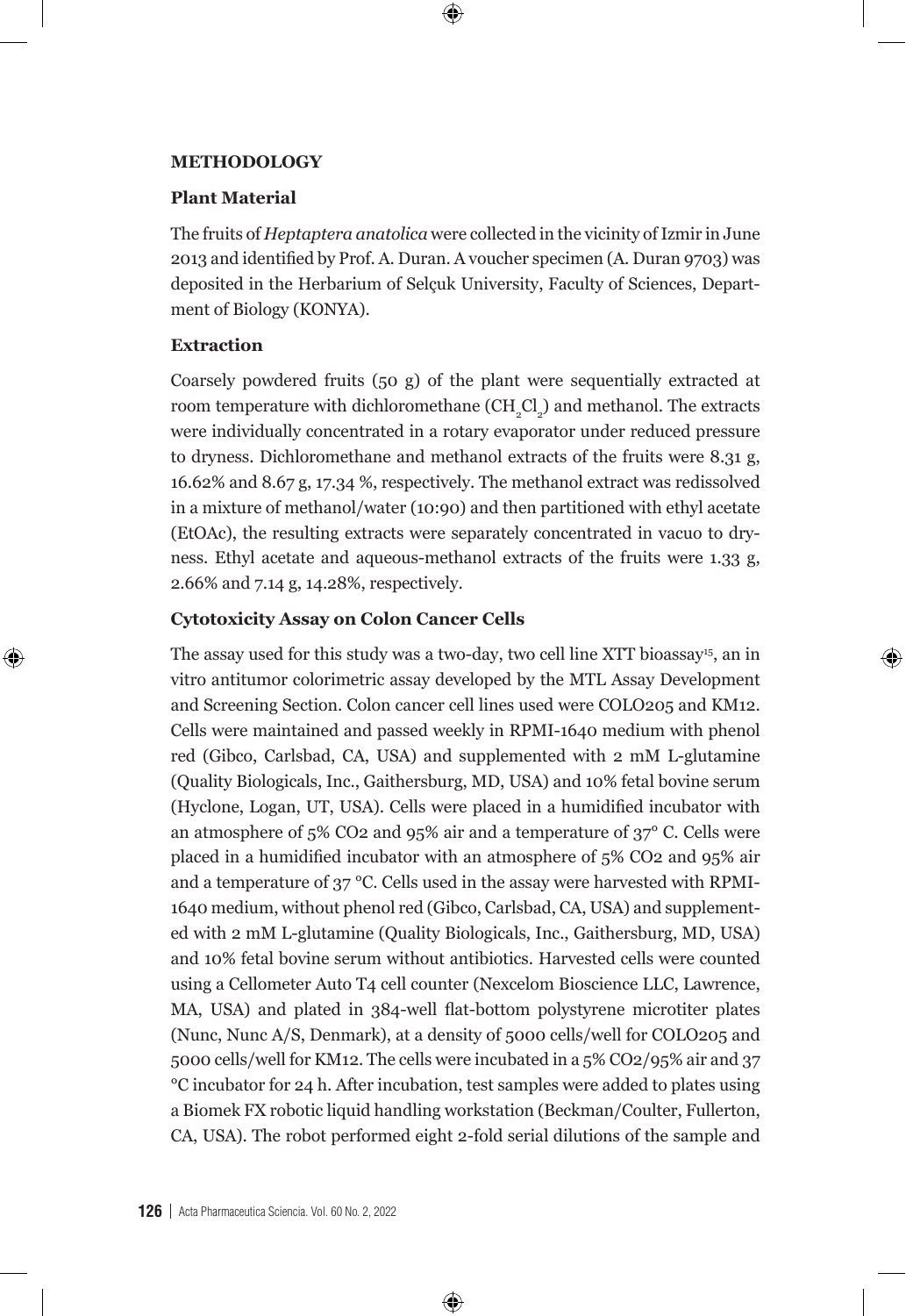then transferred the sample from the source plate to the assay plate. The plates used were Costar 384-well round-bottom plates (Corning Inc., Corning, NY, USA). Cells were further incubated with samples for 48 h, at which time the XTT reagent was added. Viable cells reduced the XTT to a colored formazan product, and after an additional 4 h incubation period the amount of formazan produced was quantified by absorption at 450 nm, using a 650 nm reference. Sanguinarine was used on each plate as a positive control.

 $\bm \Theta$ 

## **RESULTS and DISCUSSION**

This is the first report on the cytotoxic activity of the fruits of *H. anatolica.* The dichloromethane extracts of the fruits exhibited strong inhibitory activity on the colon cancer COLO205 and KM12 cell lines. The ethyl acetate extract of the fruits exhibited moderate inhibitory activity on the KM12 cell lines. The cytotoxic activities observed with these extracts are shown in Table 1.

|  | <b>Table 1.</b> Cytotoxic activities of the extracts |
|--|------------------------------------------------------|
|--|------------------------------------------------------|

⊕

| <b>UVIOLUATU AULIVILY (IUJU VAIUUS III UY/IIIL)</b> |         |                  |  |
|-----------------------------------------------------|---------|------------------|--|
| Extracts                                            |         |                  |  |
|                                                     | COLO205 | KM <sub>12</sub> |  |
|                                                     | 17.9    | 15.1             |  |
|                                                     | > 50    | 23.4             |  |
|                                                     | > 50    | >50              |  |
|                                                     |         |                  |  |

**Cytotoxic activity (IC50 values in ug/mL)**

1:  $CH_2Cl_2$  extract of the fruits; 2: EtOAc extract of the fruits; 3: aqueous-methanol extract of the fruits

The dichloromethane extract of the fruits of *H. anatolica* showed the best cytotoxic activities with IC $_{\text{co}}$  values of 17.9 and 15.1 ug/mL on the COLO205 and KM12 cell lines, respectively. The ethyl acetate extract of the fruits showed moderate cytotoxic activity with IC<sub>50</sub> values 23.4 ug/mL on the KM12 cell lines and a weak cytotoxic activity against the COLO205 cell line with  $IC_{\text{eq}}$  value greater than 50 ug/mL. Previously, Appendino *et al*. reported samarcandin, samarcandone, conferone, feselol and more polar compounds 9,10,11-trihydroxyumbelliprenin and 9,10,11-5'-tetrahydroxyumbelliprenin from the chloroform extract of the fruits of *H. anatolica* collected from Mardin in June 19916 . Cytotoxic activity of certain sesquiterpene coumarins were described earlier<sup>8-10</sup>, thus, the cytotoxic compound(s) of the fruits of *H. anatolica* may be this type of compound(s). Bioactivity guided fractionation of the dichloromethane extracts of the fruits of *H. anatolica* is planned to isolate and identify their cytotoxic principles.

⊕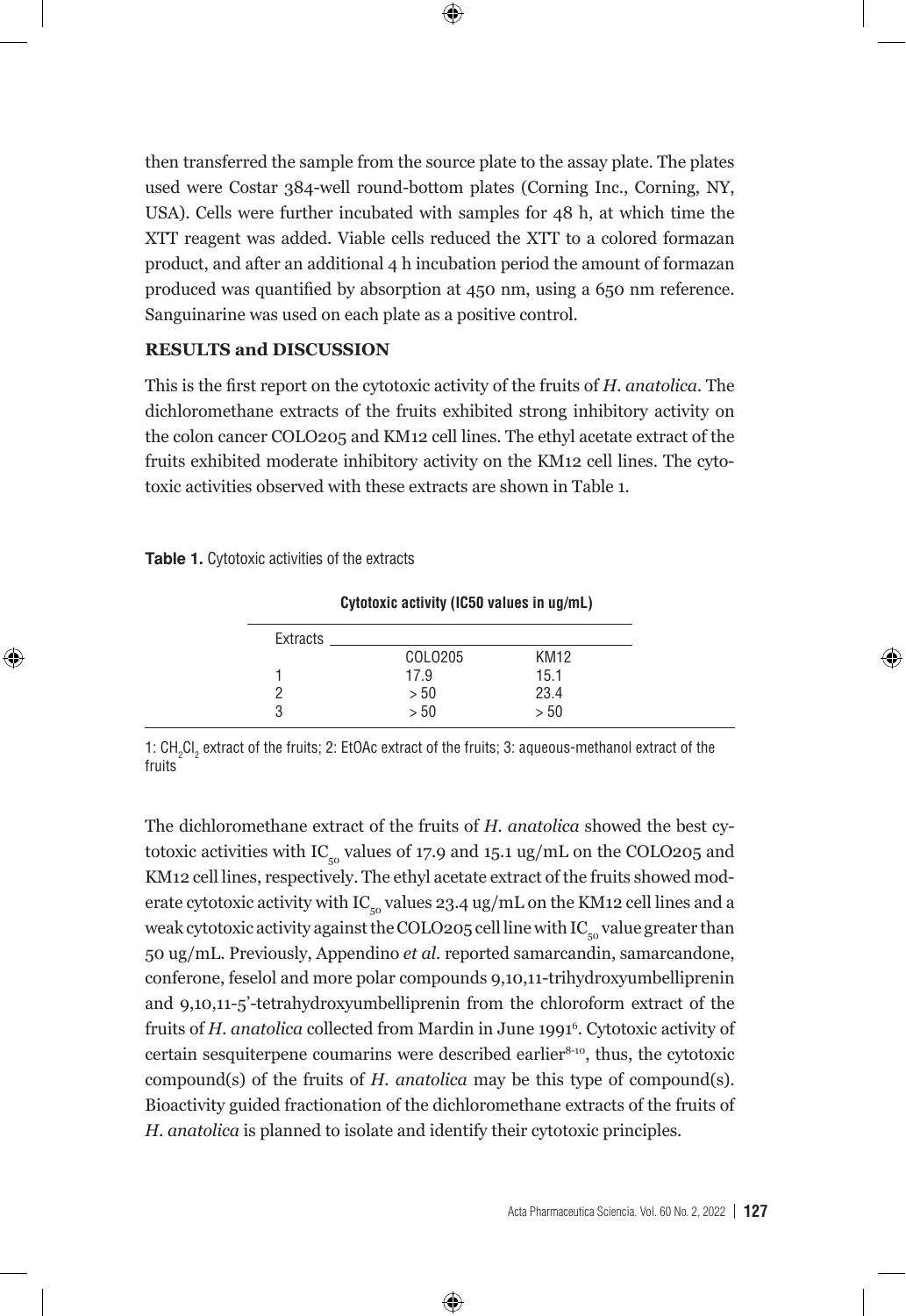# **ACKNOWLEDGMENT**

 $\bigoplus$ 

We thank Dr. John Beutler, Molecular Targets Laboratory, CCR, NCI, Frederick, MD, U.S.A. for the cytotoxic activity testing.

 $\bigoplus$ 

We thank Prof. A. Duran for the collection and identification of plant material.

 $\bigoplus$ 

 $\bigoplus$